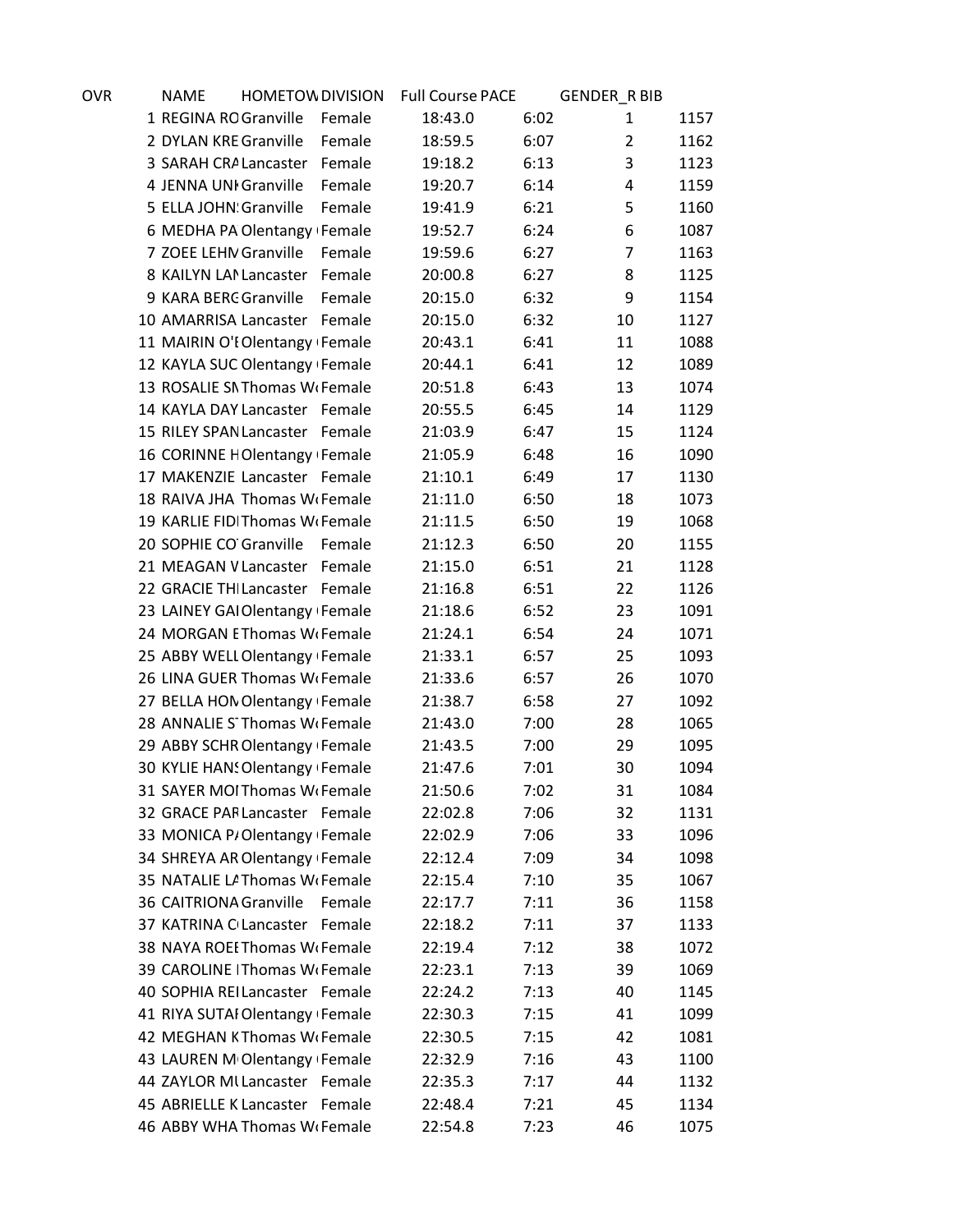| 47 SARAH OVI Granville                     | Female | 22:57.2 | 7:24  | 47 | 1156 |
|--------------------------------------------|--------|---------|-------|----|------|
| <b>48 LAUREN LC Granville</b>              | Female | 22:58.2 | 7:24  | 48 | 1161 |
| 49 ELLA FLEDL Thomas W <sub>1</sub> Female |        | 23:01.7 | 7:25  | 49 | 1082 |
| 50 CATIE SCH/Thomas W <sub>1</sub> Female  |        | 23:05.1 | 7:26  | 50 | 1077 |
| 51 MACY CARIOlentangy Female               |        | 23:13.9 | 7:29  | 51 | 1102 |
| 52 KENNEDY I Thomas W <sub>I</sub> Female  |        | 23:18.7 | 7:31  | 52 | 1076 |
| 53 KATY MULI Olentangy Female              |        | 23:23.3 | 7:32  | 53 | 1103 |
| 54 LYDIA SERR Lancaster Female             |        | 23:28.1 | 7:34  | 54 | 1136 |
| 55 AVERY GOL Granville                     | Female | 23:30.6 | 7:35  | 55 | 1164 |
| 56 NIA RENSH Olentangy Female              |        | 23:32.1 | 7:35  | 56 | 1097 |
| 57 JORDYN MIOlentangy Female               |        | 23:37.2 | 7:37  | 57 | 1104 |
| 58 TAYLOR HA Lancaster Female              |        | 23:39.6 | 7:37  | 58 | 1135 |
| 59 INIYAL RAN Olentangy Female             |        | 23:42.3 | 7:38  | 59 | 1101 |
| 60 SYLVIA BOY Lancaster                    | Female | 23:47.0 | 7:40  | 60 | 1137 |
| 61 ABRIELLA S Lancaster Female             |        | 23:49.1 | 7:40  | 61 | 1146 |
| 62 KATIE HOLI Olentangy Female             |        | 24:07.0 | 7:46  | 62 | 1105 |
| 63 HANNAH T Thomas W <sub>1</sub> Female   |        | 24:18.7 | 7:50  | 63 | 1080 |
| 64 GRACE JON Lancaster Female              |        | 24:19.6 | 7:50  | 64 | 1141 |
| 65 AVA HOLBI Lancaster                     | Female | 24:20.6 | 7:51  | 65 | 1140 |
| 66 ADDISON L Granville                     | Female | 24:32.6 | 7:54  | 66 | 1166 |
| 67 LILLY NEIGI Lancaster                   | Female | 24:34.5 | 7:55  | 67 | 1144 |
| 68 KAELYN SIN Lancaster                    | Female | 24:42.7 | 7:58  | 68 | 1138 |
| 69 DIANA WO Lancaster Female               |        | 24:42.8 | 7:58  | 69 | 1149 |
| 70 CASEY HON Olentangy Female              |        | 24:47.6 | 7:59  | 70 | 1108 |
| 71 ANNA GOD Olentangy Female               |        | 24:49.5 | 8:00  | 71 | 1106 |
| 72 DIVYA PATIOlentangy Female              |        | 25:04.4 | 8:05  | 72 | 1116 |
| 73 SARAH WO Lancaster Female               |        | 25:11.0 | 8:07  | 73 | 1150 |
| 74 KYLAN MIT Olentangy Female              |        | 25:13.8 | 8:08  | 74 | 1110 |
| 75 HAILEY MA Olentangy Female              |        | 25:27.2 | 8:12  | 75 | 1113 |
| 76 BRITTA HEI Olentangy Female             |        | 25:38.4 | 8:16  | 76 | 1109 |
| 77 PEYTON BC Thomas W <sub>1</sub> Female  |        | 25:40.4 | 8:16  | 77 | 1083 |
| 78 BERNADET Olentangy Female               |        | 26:02.1 | 8:23  | 78 | 1111 |
| 79 AIYA DEEK Olentangy Female              |        | 26:43.6 | 8:37  | 79 | 1112 |
| 80 HANNAH II Thomas W <sub>1</sub> Female  |        | 26:45.3 | 8:37  | 80 | 1079 |
| 81 MIMI RUSS Olentangy Female              |        | 26:45.6 | 8:37  | 81 | 1117 |
| 82 SHAMIE KC Thomas W <sub>1</sub> Female  |        | 27:16.8 | 8:47  | 82 | 1085 |
| 83 LOREN GEI Olentangy Female              |        | 28:07.7 | 9:04  | 83 | 1115 |
| 84 ELLIE JAME Olentangy Female             |        | 28:15.4 | 9:06  | 84 | 1118 |
| 85 NICOLE NA Olentangy Female              |        | 28:47.4 | 9:16  | 85 | 1120 |
| 86 NOEL FRYE Olentangy Female              |        | 28:59.4 | 9:20  | 86 | 1114 |
| 87 HALEY WAI Lancaster Female              |        | 29:29.5 | 9:30  | 87 | 1147 |
| 88 LILITH WEA Lancaster                    | Female | 29:35.1 | 9:32  | 88 | 1148 |
| 89 MADELYN I Lancaster Female              |        | 29:35.5 | 9:32  | 89 | 1152 |
| 90 SOPHIE WI Thomas W <sub>I</sub> Female  |        | 29:54.9 | 9:38  | 90 | 1086 |
| 91 FIALETA MIOlentangy Female              |        | 30:22.7 | 9:47  | 91 | 1121 |
| 92 LILY LAYNE Lancaster Female             |        | 30:40.9 | 9:53  | 92 | 1142 |
| 93 GABBY PER Olentangy Female              |        | 31:04.1 | 10:00 | 93 | 1107 |